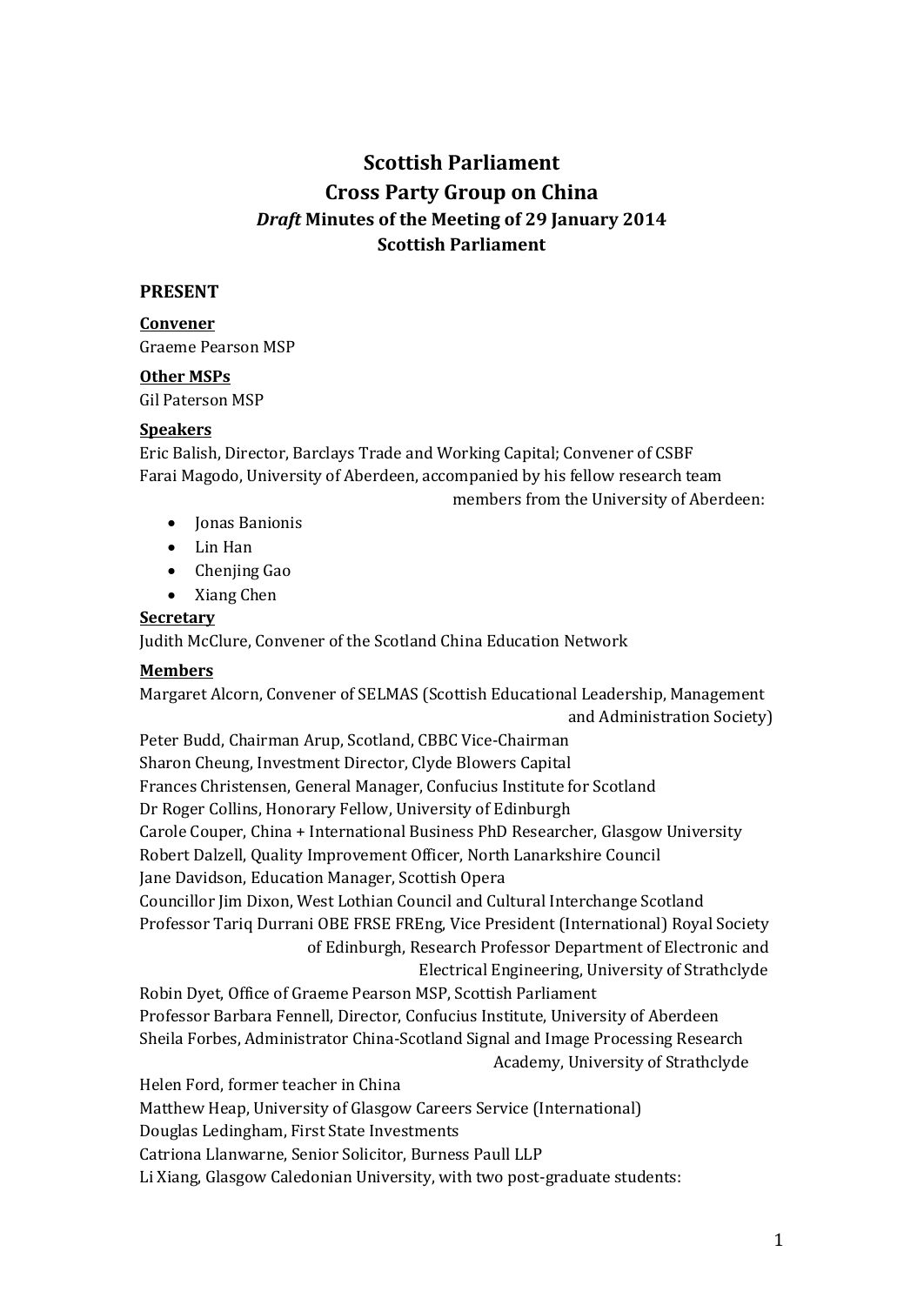- Liu Yisheng
- Wang Yanzhi

Ye Liu (Orchid), Contributing Correspondent, Scottish affairs, UK Chinese Times Lindesay M. Low, Legal Adviser, Legal Affairs Department, Scotch Whisky Association Simon Macaulay, Teaching Fellow, University of Aberdeen; SCEN Julia Macbeth, Administrator, Ricefield Chinese Arts & Cultural Centre Susie McCosh, Willowbrae Consulting Judith McKerrecher, Curriculum Leader, Languages, Craigmount HS, Edinburgh Andrew McKinlay, China Team, Scottish Government Brian McLeish, Business Networks and Communications, Scottish Enterprise Dr David McMurtry, School of Education, University of Aberdeen Dr Samantha May, School of Social Science, University of Aberdeen Dr. Martin A. Mills, Head of Anthropology, School of Social Science, Director, Scottish Centre for Himalayan Research, University of Aberdeen Ruairidh Nicolson, East Lothian Council Jack Nissan, Founder/Director, Tinderbox Project Ed Payne, Director, Strategy, Scottish Development International Neil Phillips, Positive Solutions (Glasgow) Lindsay Rinning, placement at Scottish Government China and Americas Team Douglas Scott, Scottish Borders Council Jim Scott, University of Dundee and ELLC Consulting; SCEN Graham Thompson, Chairman, The Blackford Trust James Trolland, Ridrum International Kate Walker, Head of Education, British Council Scotland Jean J. Ye, J.J.Y. International Deborah Yeo, First State Investments Mark Yeomans, Researcher for John Lamont MSP

## **1 Welcome from the Convener, Graeme Pearson MSP**

The Convener, Graeme Pearson MSP, thanked Members for attending the meeting. He said that the strong numbers always surprised him; it was encouraging to see that people were committed and willing to give up their time. He gave a special welcome to Gil Paterson MSP, who was always interested in the work of the Cross Party Group on China.

The Convener suggested that anyone who wanted to be on the distribution list of the Cross Party Group should contact the Secretary:

## **judithmcclure12a@aol.com**

The Convener then informed the Cross Party Group of the sudden announcement of the imminent departure of the Consul General for the People's Republic of China in Scotland and Northern Ireland, based in Edinburgh, Mr Li Ruiyou. Mr Li had served the normal term of three years, but his move to his next post had been announced unexpectedly quickly. The Convener said that he would be meeting Mr Li the next day and he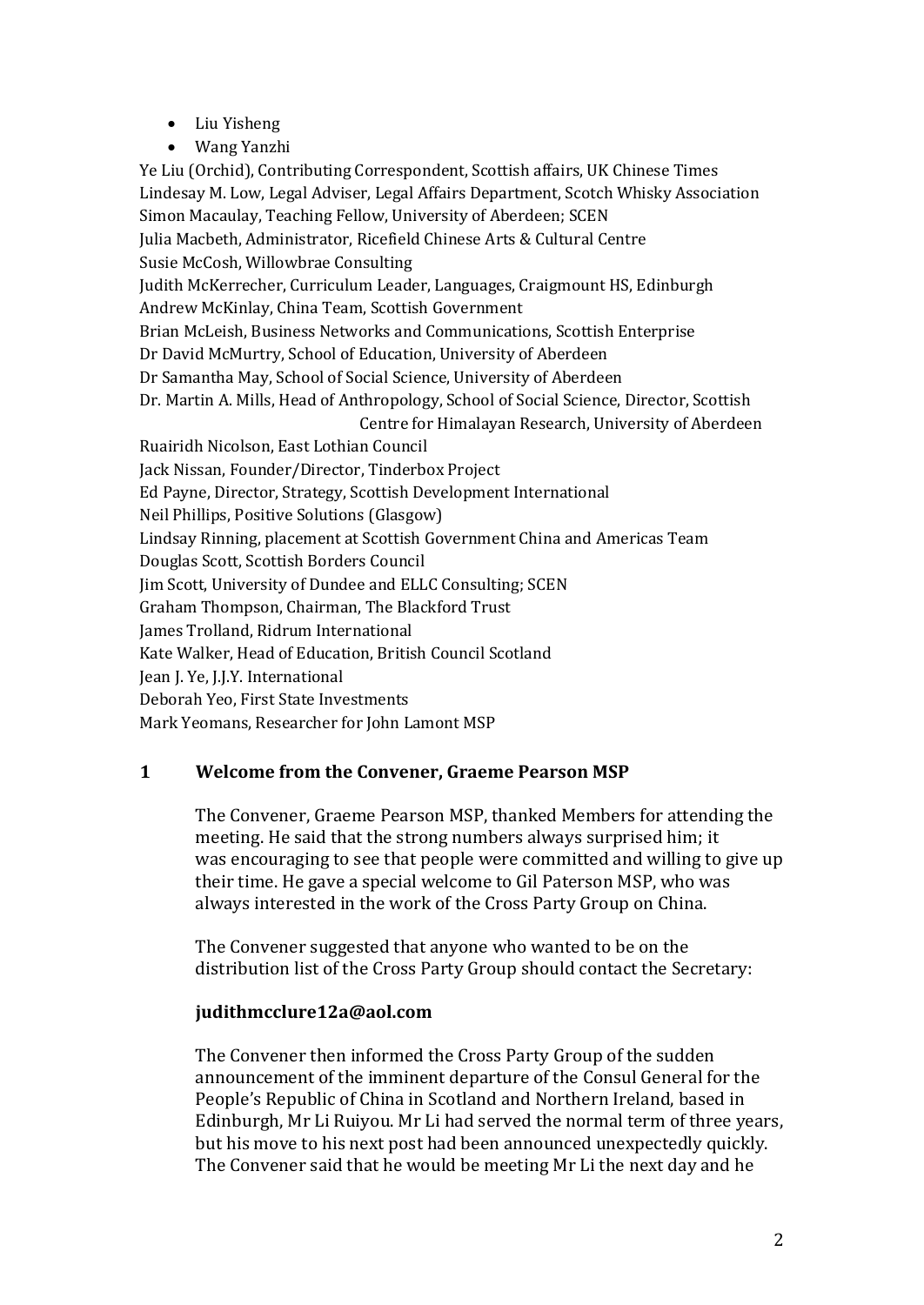would thank him and give the gratitude of the Cross Party Group on China for Mr Li's contribution to China Scotland links: he had always been friendly and approachable on any issue.

## **Members agreed strongly with the Convener's view of the contribution of Mr Li Ruiyou and expressed their gratitude, which they were glad would be conveyed to Mr Li.**

## **2 Apologies**

The Secretary said that all apologies had been noted:

James Anderson, Baillie Gifford Martin Bell, Deputy Director Asia Pacific, Scotch Whisky Association James Brodie, CBBC Scotland, Manager and Business Adviser; Vice-Convener CSBF Richard Clason, Operations Manager, g7 Consultants Barry Cooper, Academic Registrar, Loretto School Professor Jane Duckett, University of Glasgow Professor Natascha Gentz, University of Edinburgh Cathy Gu, KPMG, Co-Director, Young Chinese Professionals Ewan Hastings, Fundraising Manager, Eric Liddell Centre Dr Meryl James, CISS, University of Strathclyde Owen Kelly, Chief Executive, Scottish Financial Enterprise Janette Kelso, SCILT, University of Strathclyde Peter Kwok, Co-Director, Young Chinese Professionals Eoghann MacColl, East Ayrshire Council Ailsa Mackie, Trainee Accountant, EY Christine Moinard, Scotland's Rural College Fiona Pate HMI, Education Scotland Alan Simpson, HBJ Gateley Tim Simons, Head of Curriculum Division, Learning Directorate, Scottish Government Miss Anna Tomlinson, St George's School; Head Designate, St Margaret's School Aberdeen

Rory Swinson Reid, Transition Unit Angus Tulloch, Joint Managing Partner, Asia Pacific and Global Emerging Markets Equity Team, First State Investments Jennifer Young, Principal Teacher Curriculum - Social Studies, Armadale Academy

## **3 Minutes of the Meeting of 28 November 2013**

The Minutes of the Meeting of 28 November 2013 were agreed.

## **4 Matters arising**

There were no matters arising that would not be addressed later in the Agenda.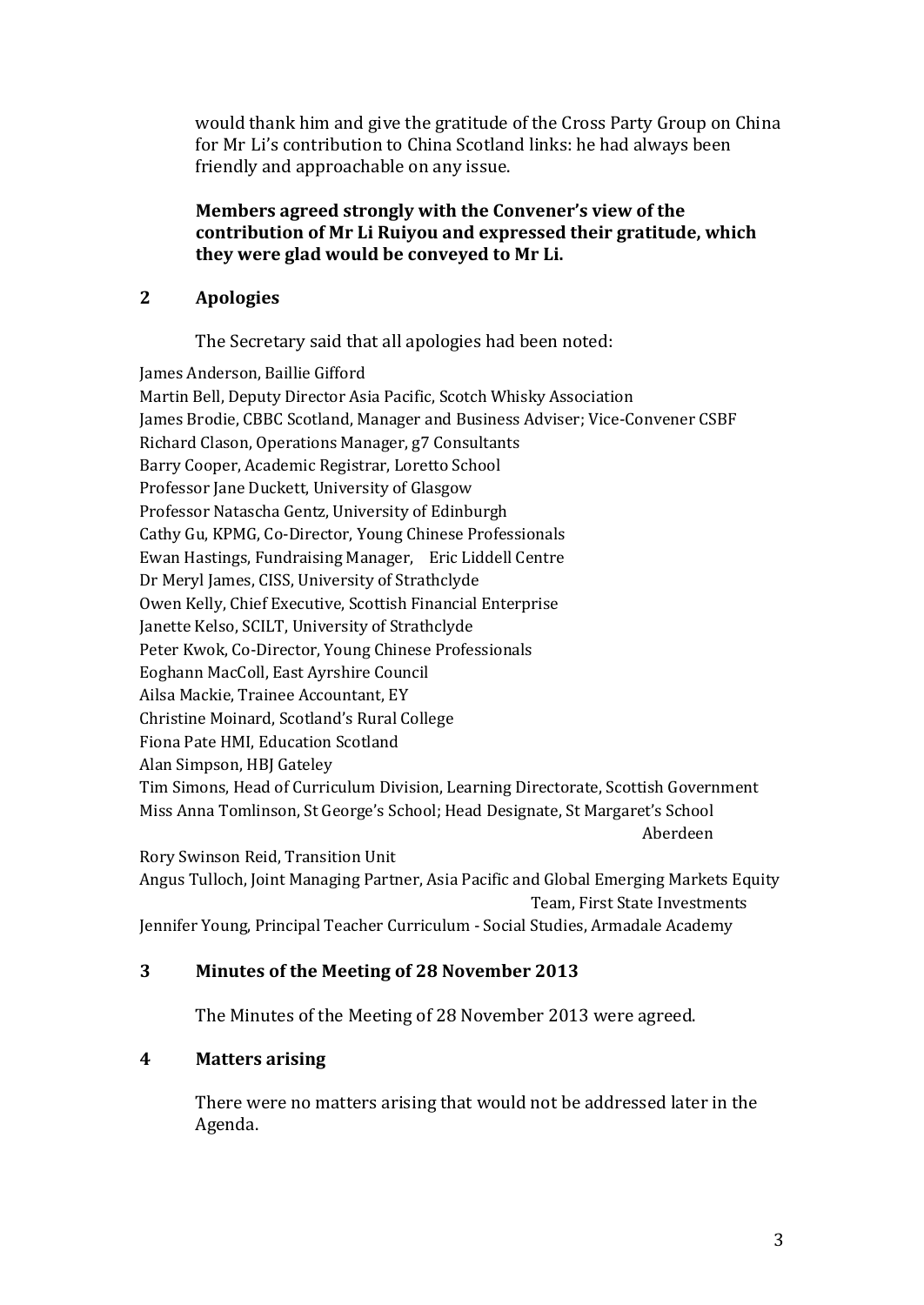**5 Presentation by Eric Balish, Director, Barclays Trade and Working Capital, on the China Scotland Business Forum, of which he is Convener, and which will be launched in the Scottish Parliament on 3 February 2014 at an event sponsored by Barclays.**

The Convener welcomed the first speaker, Eric Balish. Members had received his paper on the establishment of the China Scotland Business Forum; the Convener said he was glad that the Cross Party Group would have this opportunity of acquiring an insight into its values and objectives, before its launch in the Scottish Parliament on 3 February.

Eric Balish said that he believed that the China Scotland Business Forum (CSBF) was a necessity. He was keen to get the views and feedback of members: so far, he had received very positive responses. Forty representatives of major companies and organisations spanning multiple businesses had been invited. He asked himself the question why he should be the Convener. He had worked for Barclays for seven years and before that at RBS for twenty-eight years. His remit was international business: trade management, international cash management, exports, and new markets. He had worked with major organisations, such as SDI, CBBC and others. He believed that Scotland needed new markets, not just in the US and Europe (though they remained important), but in China, and Africa and South America too. Ed Payne, Director, Strategy, SDI, said that Scotland's export figures, released that day, were up 6% overall; those to China by 30%, reaching £0.5bn. Eric Balish thanked him for this timely information and returned to the subject of his professional interest, as one of less than a dozen people working in trade finance across Scotland's banks. They needed to be as accessible as possible to as many businesses as possible. Now, of course, a sale is a gift until you get paid! So the management of risk was a vital component of his work.

The CSBF had been devised by a gang of four: as Convener, he was being advised and supported by Peter Budd, Chairman of Arup Scotland and Vice Chairman of CBBC, James Brodie, Manager of CBBC Scotland, and Judith McClure, Convener of SCEN and the Secretary of the CPG on China. The strongly held belief was that more synergies would appear among the different groups involved in China business links with:

- **More communication**
- **More collaboration**

It was vital to bring together the energy that existed in these areas all around Scotland and to share, in order to focus our efforts to gain maximum benefit and to get better results more quickly. He reminded members of the presentations made at a previous meeting by James Anderson of Baillie Gifford and Angus Tulloch of First State Investments. In the longer term, with direct flights a necessity, he believed that Scotland could become the European Hub for China-related business.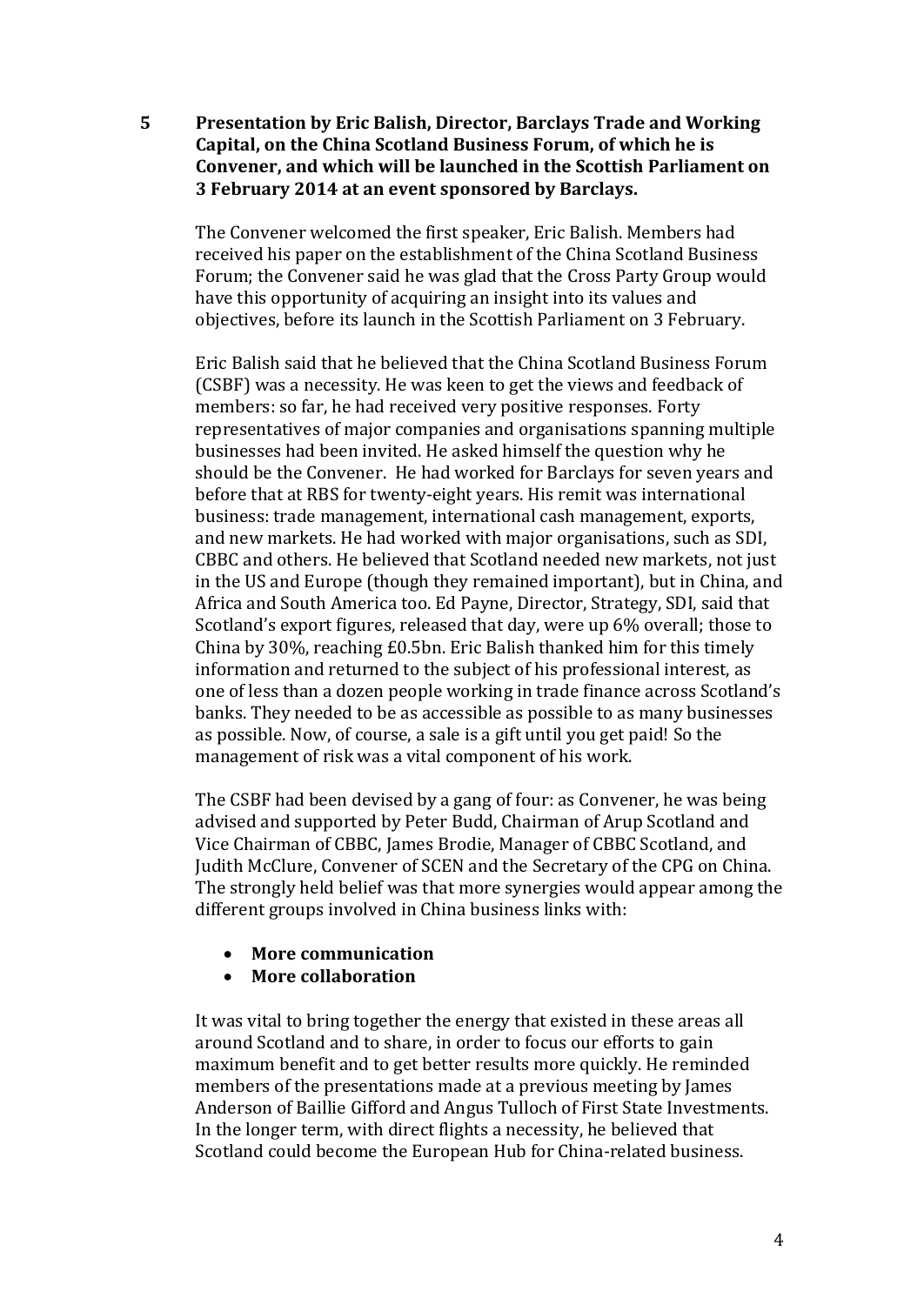Eric Balish reassured members that the CSBF was intended to reflect everyone's agenda and not to exclude any other organisation. Unlocking potential would be achieved only through working with partners. He believed that there was much more latent export potential and he pointed to the central role of education: the size and scale of Scotland's Universities and Colleges were remarkable and should be included firmly within the wider business environment. The learning of Chinese was vital for the future. A key output would be a clearer idea of what everyone else is doing! Clashing events of great significance continued. The Scottish Government, thanks to good work by Lindsay Rinning, now back with the China and Americas Team, had created a China Hub, but it did not work effectively for businesses, as it was not private sector oriented. Certainly a forward Calendar was essential.

The Convener thanked Eric Balish for his overview and invited questions. James Trolland (Ridrum International) asked about those invited to the launch of CSBF; on being told by Eric Balish that the audience had been chosen as representatives of many interested companies and organisations, he took the view that the same players would be present, whereas fresh thinking was needed. Eric Balish assured him that CSBF would not be an exclusive club, information would be shared and all contributions would be welcome.

Sharon Cheung (Clyde Blowers Capital) asked what would be done differently by CSBF and what would be unique. Eric Balish responded that the key questions were what was our focus and what were our goals. We have a China Plan with objectives aimed to help business and to help links, but currently our activities were disjointed and not sufficiently shared. We need to be able to find our where information is to be found and how we can help businesses accelerate and stay relevant.

Neil Phillips (Positive Solutions) said that most job opportunities would be found in small businesses, but CSBF was about the big players. Eric Balish assured him that the Forum for Small Businesses had been invited to the launch; ultimately, he said SMEs were integral and indeed fundamental to CSBF, as he hoped his position paper made clear. He would be glad to hear of other relevant organisations.

Ed Payne (Scottish Development International) said that 90% of the work of SDI was with SMEs. He was glad to say that the trade figures released that day showed growth in small businesses and that more wanted to be active in China. He believed that it was important to get people together to help focus our efforts. Neil Phillips expressed his disappointment with CBBC and SDI to the extent that he was considering changing the focus of his business with China; the Convener suggested that it would be helpful if discussed these issues in detail outside the meeting. The Convener asked for information on the general rise in trade and Ed Payne responded that it was in chemicals, manufacturing, food and drink, and engineering: it was quite broadly based, which was encouraging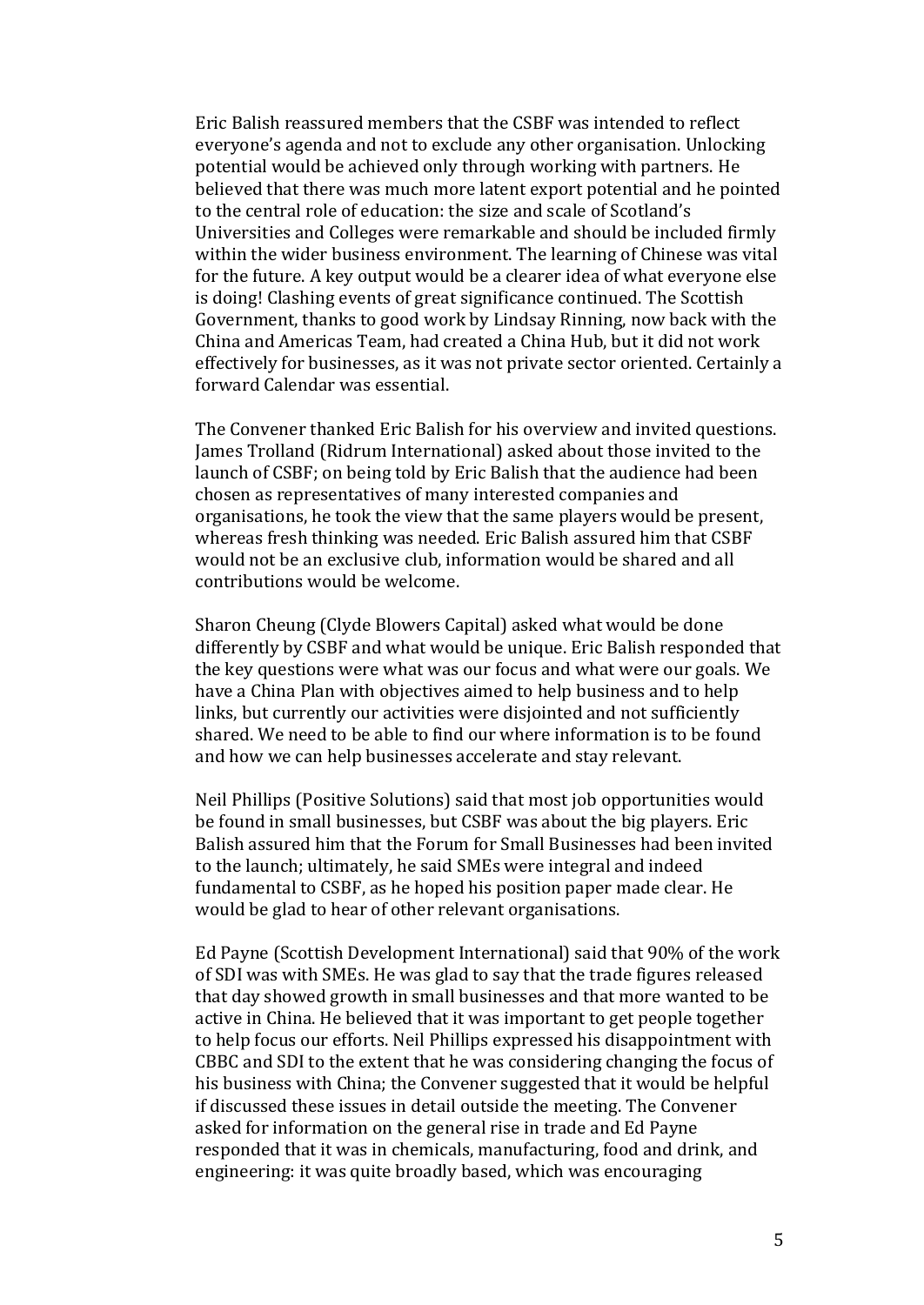Carole Couper (University of Glasgow) said that she had been involved in her PhD research on Scotland, China and International Business for three years. She agreed with Neil Phillips that FSB did not really represent small businesses, many of which did not have the necessary competences or the right product to enter the China market. She believed that CSBF was a very good idea, because of the fragmentation of activities. But it would be necessary to think out of the box in terms of engaging and supporting SMEs, whose business model was very different from that of large companies. Her second observation was that it took 5-7 years to see if a firm entering the China market would be successful. Thirdly, she thought that University research was not sufficiently usable by the private sector; it was written for an academic audience and it needed to be *translated* to become practical.

The Convener asked about Carole Couper's own research project: when it would be published, would she circulate an executive summary and would it be *translated* to make it useful? Carole Couper said that she was in the last nine months of her doctorate and she would be glad to share her findings with the Cross Party Group.

#### *Action: Carole Couper to inform the Secretary when she is ready to share her research findings.*

The Convener invited Gil Paterson MSP for his views. Gil Paterson said that he had been a member of FSB for 30 years: he had been a pioneer of entering the China market with his own business. He referred members to his entry in the Register of Interests of MSPs for the details of his company. With 50 employees, his company was too small for the big players. However, he had found that China was willing to engage, over time. He had needed to employ an interpreter, who was now like a family member. He emphasised the importance of building relationships and learning the language of business in China. For his company, success had come, but not overnight. He believed that CSBF was an important new initiative and that FSB may be persuaded to take part. He and his wife had advised other businesses, often much larger, concerning China links. The CSBF model, involving large and small companies engaging with each other, could well work. He supported CSBF.

Sharon Cheung said that Clydeblowers had once been small, but now it was large. She stressed the importance of not trying to enter China blind and of first finding out whether there was a market for the product concerned. If so, the market must be captured, and local partners were essential. The calibre of local people must be judged and they must be willing to grow with you. In her personal view, working with a Scottish company made her feel respected, whereas a US company made one feel an employee. She had been delighted to hear the observation by Gil Paterson MSP that his interpreter had become a family member.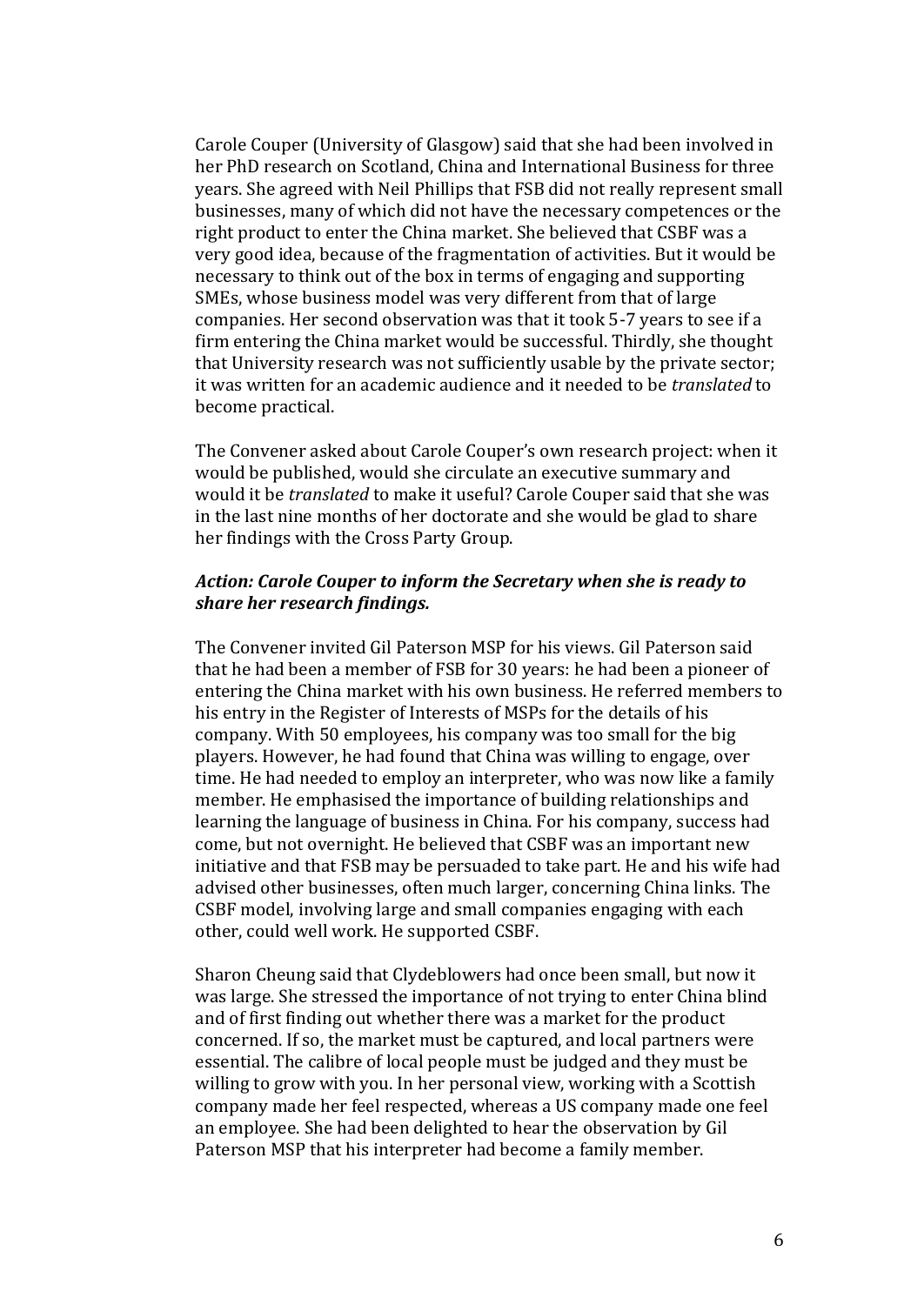Helen Ford wondered whether there was an organisation with which the CPG could link in China: the Convener said that he would find out. The Convener thanked Eric Balish for his presentation on CSBF and said that the discussion had been most useful. He looked forward to hearing more and he would approach FSB.

#### *Action: Convener*

### **6 Short presentation by Farai Magodo, undergraduate at the University of Aberdeen, on his team's China project research concerning Chinese university students in Beijing and Shanghai and their aspirations for further study abroad, particularly in Scotland.**

The Convener welcomed Farai Magodo, who would present the key findings of the team from the University of Aberdeen who had collaborated on their first-year undergraduate research project. He was accompanied by fellow undergraduates, including some from China, all of whom were welcomed by the Convener.

## *See the document 'A study of the perception of national versus international education as a means to achieve aspirational values for Chinese students in Beijing and Shanghai,' by Emanuel Flury, David Conard, Jonas Banionis Edita Alabi and Farai Magodo, and the accompanying summary of statistics.*

Farai Magodo said that his fellow students and he had considered various research topics; a lecturer at Beijing Normal University had stressed the need for focus. So the enquiry, conducted in China in June 2013, had explored the perceived aspirational values that mainland Chinese students in Beijing and Shanghai had for continuing further education abroad, specifically in Scotland UK, compared with studying at home. By circulating questionnaires and conducting interviews at universities in both Beijing and Shanghai, the team was able to acquire information both qualitatively and quantitatively. The team also used empirical methods, by studying data from the Higher Education Statistics Agency (HESA) Student records and the UK Council for International Student Affairs. This data helped to consolidate its findings.

The Chinese students who responded in interviews and by completing questionnaires were all studying in top tier Universities in Beijing and Shanghai. They had been very honest and forthcoming. In their view:

- More and more Chinese students were seeking foreign education as a means of **differentiation**, given the great competition for jobs in China.
- Chinese students were interested in acquiring **Western language and culture,** especially in English-speaking countries such as the USA, Canada, UK, Australia and New Zealand. They were interested too in learning methods, especially the encouragement of critical thinking.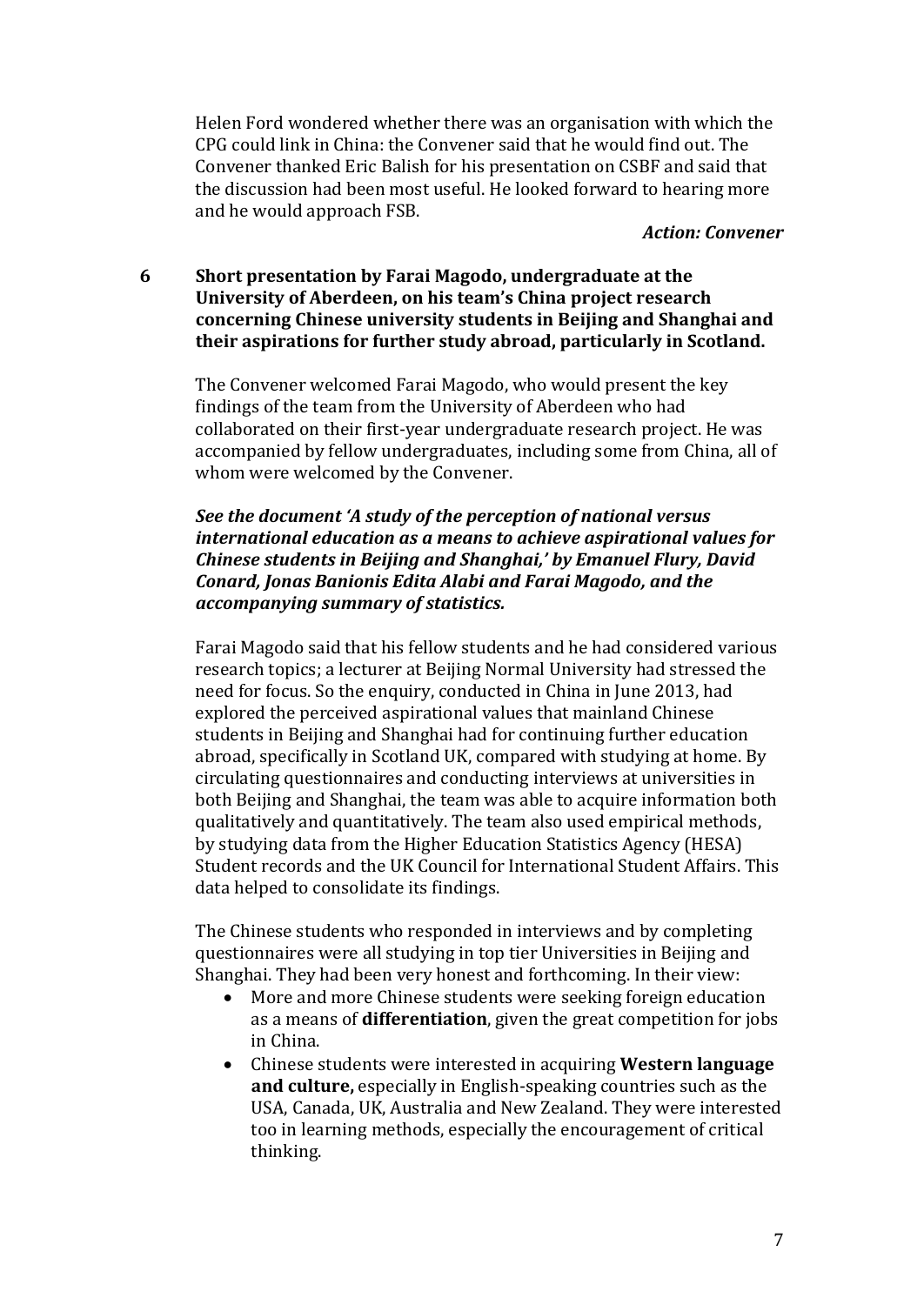Chinese students were interested in a real **return on investment,**  especially through post-study employment programmes such as those currently available in Germany, France and Spain.

Farai Magodo said that said that the study indicated that the attitudes of Chinese students presented great opportunities for Scottish Universities, as Eric Balish had said, not simply in revenue terms but in developing long-term symbiotic relationships and educational exchange. He issued a caveat: knowledge of Scottish academic institutions was still low. Some areas of concern raised by the Chinese students about higher education in Scotland included:

- **The removal of the Post Study Visa** had meant that the perception of a full return on investment in studying in Scotland was reduced, as there was no longer an opportunity to gain employment skills in Scottish businesses after a degree course.
- **The increased difficulty in the process for acquiring a UK Visa for study.**

Thus Scotland's overall market share was falling.

Kate Walker (Head of Education, British Council Scotland) thanked and congratulated Farai Magodo and the team for their very interesting enquiry. She asked whether the Chinese students recognised that education in Scotland was distinctive. Farai Magodo responded that this needed much more promotion. They had found that awareness of the website [www.scotland.cn](http://www.scotland.cn/) was low, as was awareness of Universities in Scotland. Kate Walker concurred, from her personal experience, though the British Council had produced a Report in 2013:

## **http://www.britishcouncil.org/Scotland-report-a-strategic analysisof-the-scottish-higher-education-sectors-distinctive-assets.pdf**

on the strengths of the Scottish University sector. She then asked whether Chinese students were attracted to the idea of transnational education in China. Farai Magodo said that the focus of the enquiry had been of study abroad and had not explored attitudes to transnational education.

Matthew Heap (University of Glasgow Careers Service International) said that he found the enquiry very interesting. He agreed entirely that the Visa process made graduate recruitment in China hard. He had also found that while multi-national companies welcomed experience of study abroad, Chinese companies were not always so clear. A message for CSBF must be that Chinese students in Scotland represented a huge resource: businesses could do much more to support them. This was not simply a matter for Universities: work experience (20 hours per week was allowed) was extremely important.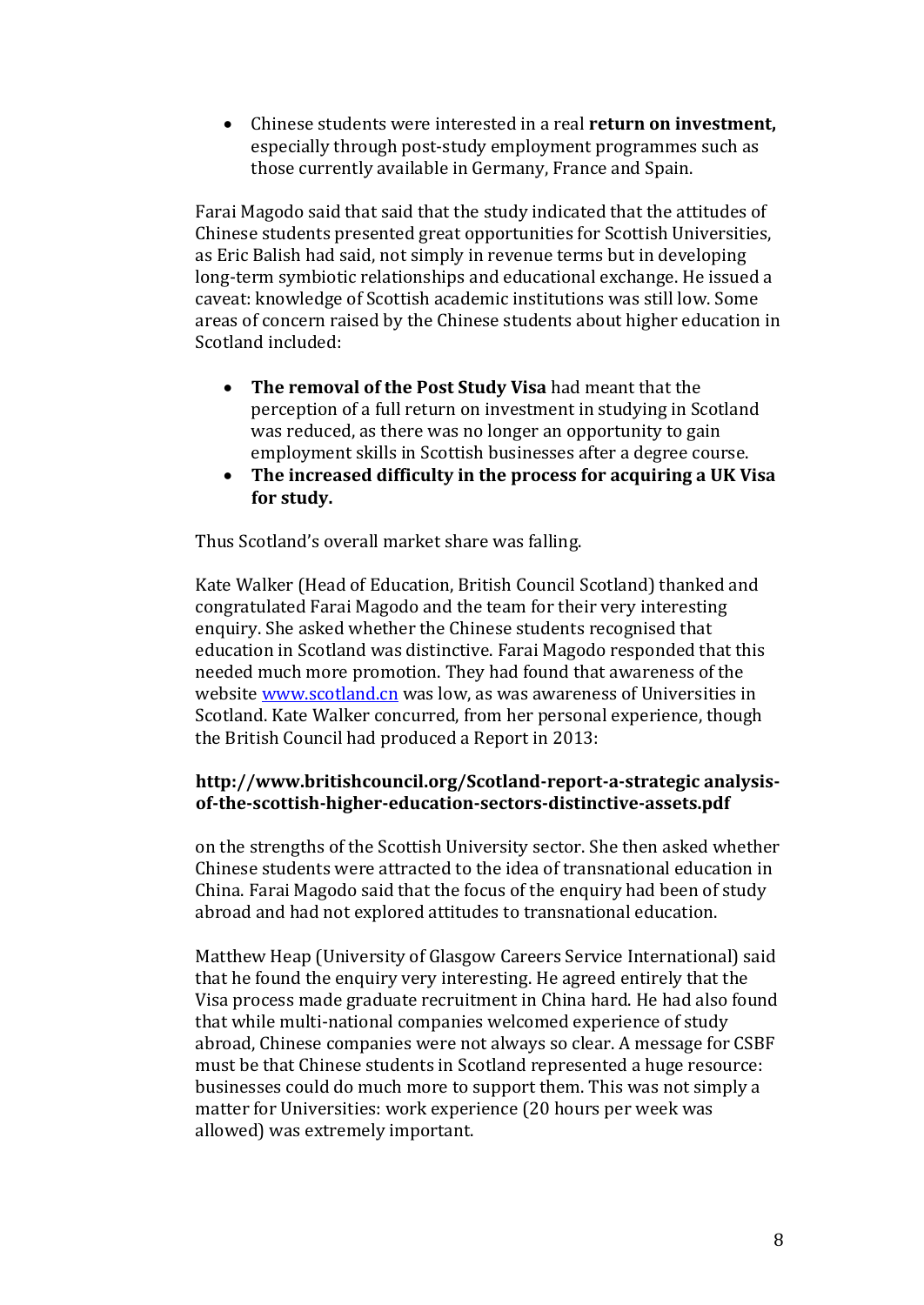Professor Barbara Fennell (Director of the Confucius Institute, University of Aberdeen) said that Chinese Universities must not be looked upon as places to harvest students. They should be our partners and where possible include transnational departments. We ought to include in our thinking the teachers of English whom we send abroad and to look at education generally as a major export for Scotland. Carole Couper pointed to the UK institutions in China, such as the Nottingham Campus, were doing well, and that Chinese students who came to Scotland were of high quality.

Neil Phillips asked whether the students interviewed had indicated the courses they would like to study. His experience in advising students at the University of Strathclyde and Glasgow Caledonian University in the field of energy efficiency had been that engineering students from China were few: they seemed to look at finance and marketing. Farai Magodo agreed. He said that he understood that Chinese students would prefer to study ICT at home, because the courses were so advanced; in other subject areas, he believed that sometimes the agents persuaded students to apply for particular courses. Better relationships would help. Professor Tariq Durrani (Vice President International, Royal Society of Edinburgh) pointed out that the University of Strathclyde related to 20 Universities in China in engineering. Other Universities, such as Edinburgh, Heriot-Watt and Glasgow, also had wide links.

Sharon Cheung said that there was undoubtedly appreciation of western education in China; there was also a market for those who did not achieve places in top Chinese Universities, those with rich families and those who realised the importance of acquiring English. There were strong competitors, especially English Universities. There was a need for Scottish Universities to differentiate the Scottish system, to clarify their position in the market and to target the right groups. Farai Magodo agreed: knowledge of Scottish Universities in China was vital.

The Convener thanked Farai Magodo for his presentation and re-iterated his thanks to Eric Balish. Members expressed their warm appreciation in applause.

## *Professor Barbara Fennell recommends the British Council Report of January 2014, 'China as a Host Destination':*

#### **www.britishcouncil.org/educationintelligence**

#### **7 Updates from the Convener and from Members**

- **(a)** The Convener reminded members of the five issues identified by the Cross Party Group:
	- **Establishment of Direct Flights**
	- **•** Better UK Visa Process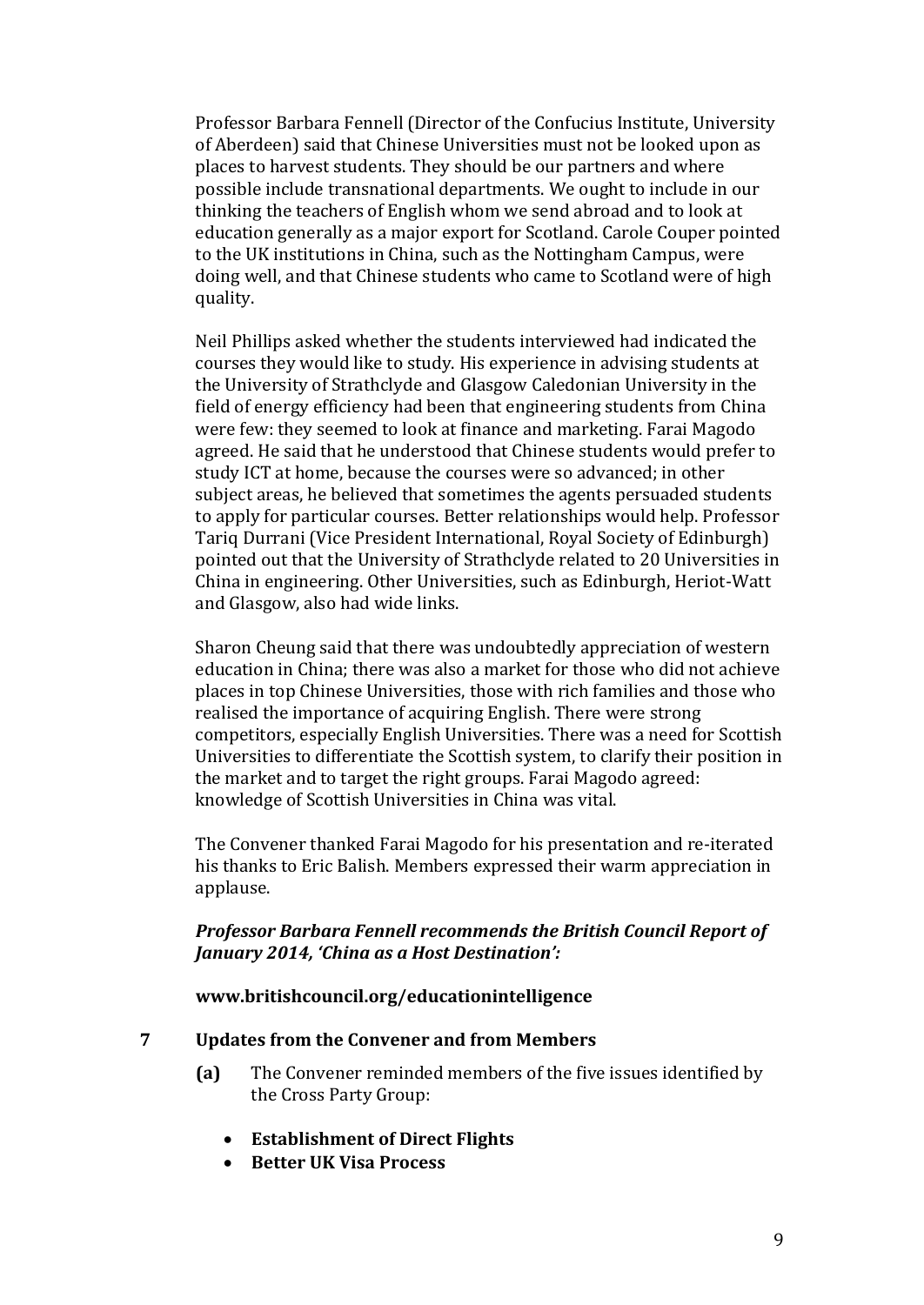- **More Chinese Language Learning in Scotland**
- **Support for more school twinning**
- **Support for SMEs**

He said that the development of symbiotic relationships was critically important. We have acknowledged the need for mutual relationships with clear benefits to both sides. We want human relationships of friendship, not simply economic and educational ones.

- **(b)** The Cross Party Group received the Report of the CBBC Conference held in January 2014, sent by James Brodie (General Manager and Business Advisor, CBBC Scotland) and the Note from Matthew Heap (University of Glasgow).
- **(c)** Frances Christensen (General Manager, Confucius Institute for Scotland at the University of Edinburgh) said that Scotland now had five Confucius Institutes. The Directors had met and had been in touch with Lord Wilson of Tillyorn, who had mentioned the difficulties they were experiencing in obtaining UK Visas for their Co-Directors and exchange teachers from their partner Universities in China. Lord Wilson had pursued the matter with the Home Office, with particular advice from Professor Natascha Gentz (University of Edinburgh) and Professor Barbara Fennell (University of Aberdeen). Frances Christensen said that she had just been given preliminary notice that there would now be a new Tier 5 category which would allow Confucius Institute staff to remain for two years, thus demonstrating the importance and strength of a unified approach.

## *See letter to UK Universities from Davina Foord, Policy Group, Universities UK, 5 February 2014:*

*Those of you whose institutions run Mandarin teacher exchange programmes will be pleased to hear that the Home Office has announced a decision by Ministers to create a new category under the Tier 5 Government Authorised Exchange route for government sponsored professional development language programmes. This follows concerns raised about the accessibility of visas for current participants on the programme, which were discussed at a Home Office meeting in December. Eligibility for the new route will include all the Mandarin teachers and co-Directors coming to the UK under Hanban partnership agreements. Under this programme the teachers will be stay in the UK for a maximum of 24 months (as opposed to the current 12 month period) and co-Directors will be able to make a repeat application to stay for a maximum of 48 months. All current outstanding visa applications will now be processed via the Tier 5 route. Amendments to the Tier 5 rules, reflecting these developments, will be published in April 2014. More detail on this announcement will be available shortly.*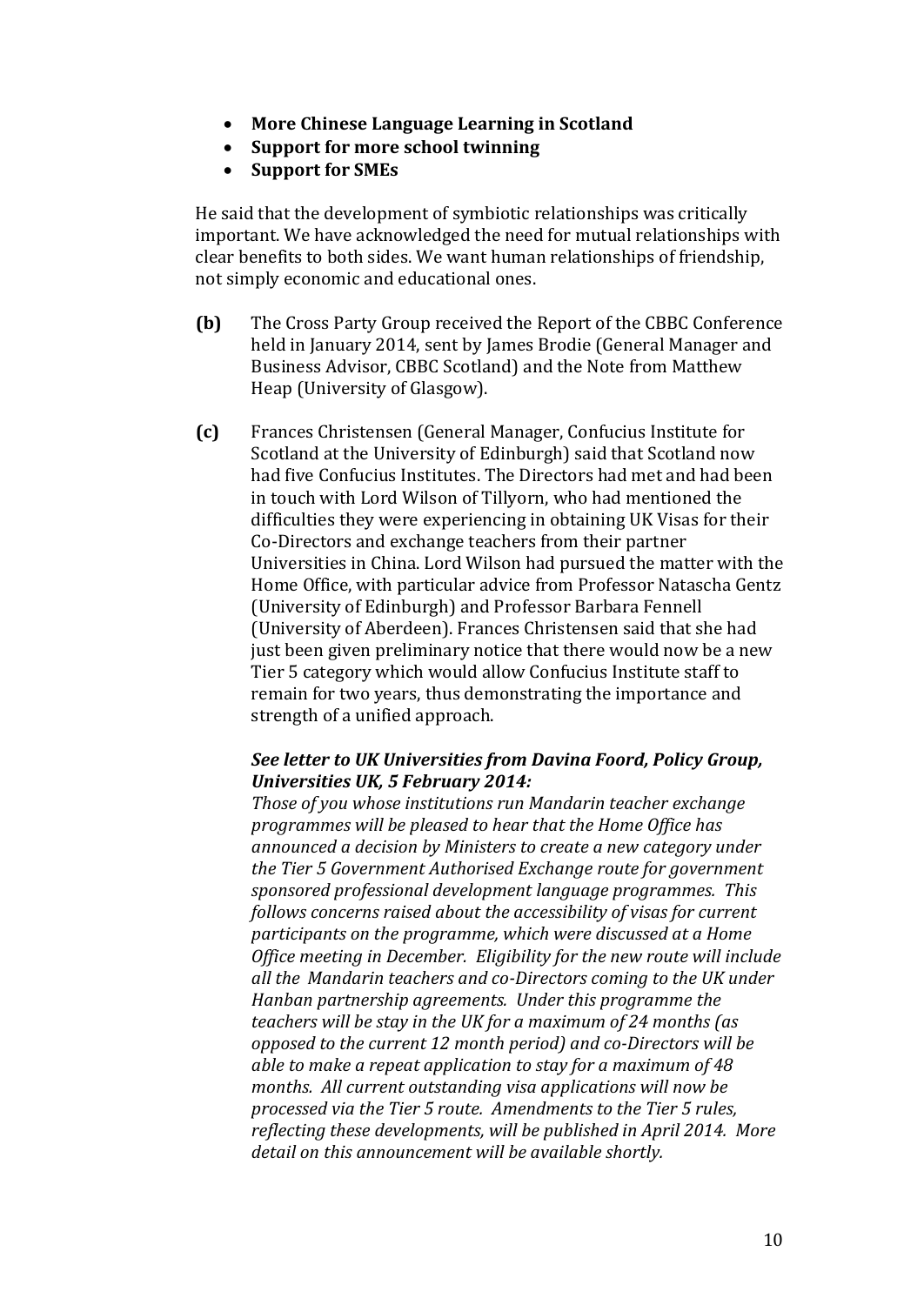## **(d) Confucius Classroom Hub Award**

Members were informed that on Saturday 7th December 2013, Hanban, at the annual World Conference for Confucius Institutes, gave a Confucius Classroom of the Year Award to the East Renfrewshire Confucius Classroom Hub at St Ninian's High School. Headteacher Mr John Docherty made the trip to Beijing to collect the prestigious award.

Members praised the work and commitment of the staff and students of St Ninian's High School in East Renfrewshire. The Convener asked the Secretary to convey the congratulations of the Cross Party Group on China to the Headteacher.

## *The Secretary sent congratulations to Mr John Docherty on behalf of the Cross Party Group.*

## **(e) Ricefield Chinese Arts and Cultural Centre**

Julia Macbeth (Administrator, Ricefield Chinese Arts and Cultural Centre) said that her cultural organisation in Glasgow, linked with schools across Scotland, was now celebrating its 10<sup>th</sup> anniversary year. Ricefield was looking for new partners; she would be glad to speak to anyone about collaborative projects. She instanced the monthly meetings of the Cultural Café, which attracted members of the Chinese community and international students. She encouraged members to see the rich variety of opportunities on the Ricefield website:

**[http://ricefield.org.uk](http://ricefield.org.uk/)**

## **(f) Scottish Opera Terracotta Warriors Project**

Jane Davidson (Education Manager, Scottish Opera) said that Scottish Opera would be working with Scotland's Confucius Institutes on a new short opera for primary schools on the theme of the Terracotta Warriors. It was intended that 150 primary schools would participate in this project, which was being commissioned soon for production in 2015. She estimated that about twelve thousand children would take part; the use of Skype would enable it to be seen in China.

## **(g) Edinburgh Chinese Community School**

Judith McKerrecher (Curriculum Leader, Languages, Craigmount High School Edinburgh) said that she was currently supporting the Edinburgh Chinese Community School. She invited members to attend its New Year celebration at noon on Saturday 1 February at Broughton High School.